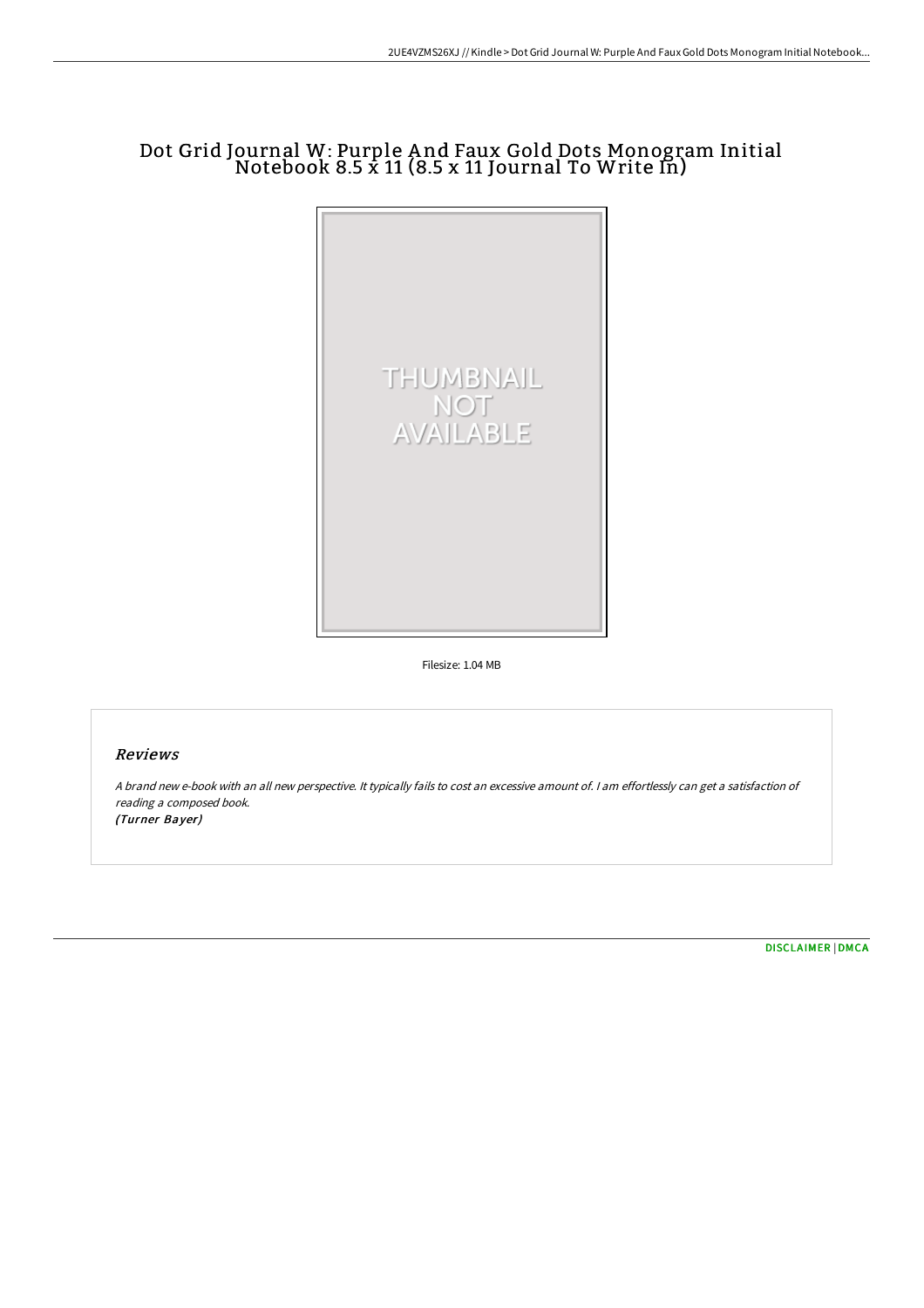# DOT GRID JOURNAL W: PURPLE AND FAUX GOLD DOTS MONOGRAM INITIAL NOTEBOOK 8.5 X 11 (8.5 X 11 JOURNAL TO WRITE IN)



To get Dot Grid Journal W: Purple And Faux Gold Dots Monogram Initial Notebook 8.5 x 11 (8.5 x 11 Journal To Write In) PDF, remember to access the button listed below and save the document or have accessibility to other information which might be related to DOT GRID JOURNAL W: PURPLE AND FAUX GOLD DOTS MONOGRAM INITIAL NOTEBOOK 8.5 X 11 (8.5 X 11 JOURNAL TO WRITE IN) ebook.

CreateSpace Independent Publishing Platform. Paperback. Condition: New. This item is printed on demand. 110 pages. Dimensions: 11.0in. x 8.5in. x 0.2in.Monogram Journal - Dot Grid: Faux gold dots cover. Girly design. Makes a lovely gift for women or girls under 10 dollars. Perfect for bullet journaling. Dotted notebook. Extra large size - 8. 5 x 11 inches. 110 pages. Discover more dot grid journals: search for Mango House Publishing dot grid in the Books section. This item ships from La Vergne,TN. Paperback.